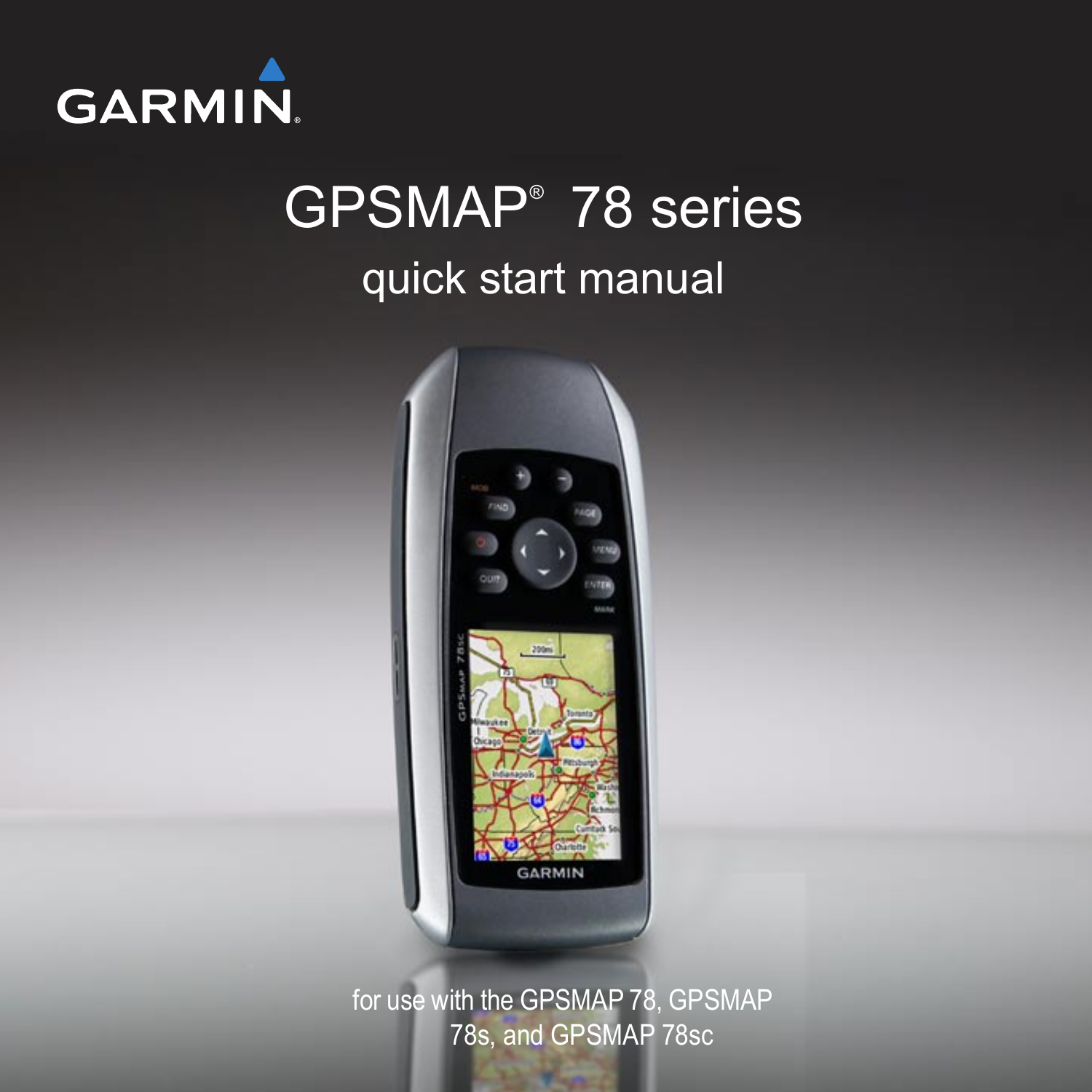### **Getting Started**

### ‹ **warning**

See the *Important Safety and Product Information* guide in the product box for product warnings and other important information

When using your device the first time, you should complete the following tasks to set up the device and get to know the basic features.

- 1. Install the batteries ([page 2](#page-1-0)).
- 2. Turn on the device ([page 3](#page-2-0)).
- 3. Acquire satellites [\(page 3\)](#page-2-1).
- 4. Mark a waypoint [\(page 5](#page-4-0)).
- 5. Calibrate the compass [\(page 7](#page-6-0)).
- 6. Navigate with the search menu ([page 8](#page-7-0)).
- 7. Navigate a route [\(page 9\)](#page-8-0).

## **More Information**

You can go to <www.garmin.com>to download the latest manuals.

### **Safe Compass Distance**

Make sure you install the GPSMAP 78 at least 8 inches (20.3 cm) from any compass. Test your compass to verify that it operates correctly when the device is operating.

## **Battery Information**

The device operates on two AA batteries. Use alkaline, NiMH, or lithium batteries. Use precharged NiMH or lithium batteries for best results.

### <span id="page-1-0"></span>**Installing the Batteries**

1. Slide the latch on the back of the device, and remove the battery cover.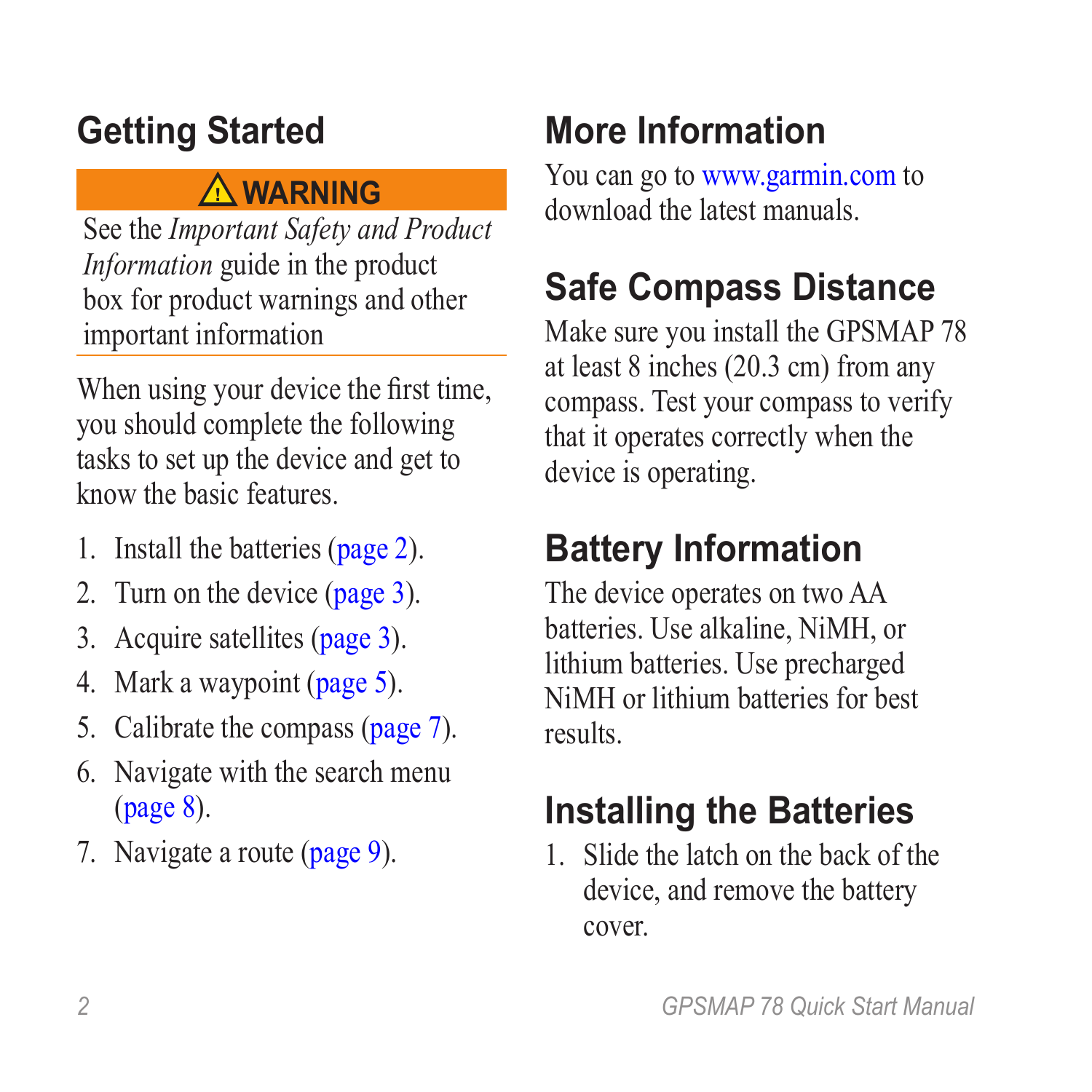2. Insert the batteries, observing polarity.



3. Replace the battery cover.

For best results, after you install new batteries, update the battery type in the system settings ([page 10](#page-9-0)).

#### <span id="page-2-0"></span>**Turning the Device On or Off**

Press and hold **C**.

#### **Setting Your Language**

- 1. Turn on the unit.
- 2. Use the **Rocker** to select a language.

### <span id="page-2-1"></span>**Acquiring Satellite Signals**

It may take 30 to 60 seconds to acquire signals.

- 1. Go outdoors to an open area.
- 2. If necessary, turn on the device.
- 3. Wait while the device searches for satellites.

A question mark flashes while the device determines your location.

4. Quickly press  $\bigcirc$  to open the backlight status page.

> The GPS bars indicate satellite strength. When the bars are green, the device has acquired satellite signals.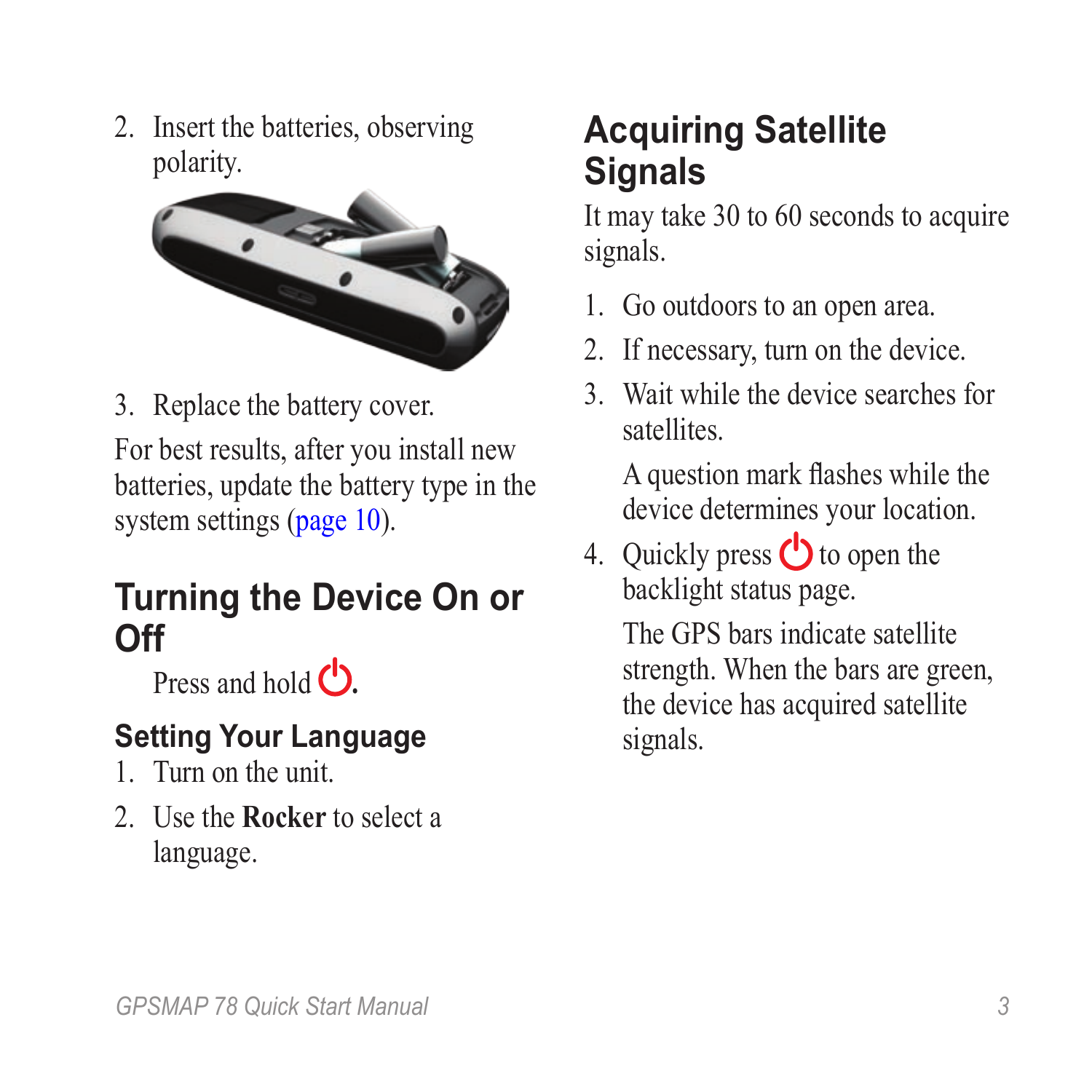#### **Buttons**

| MOB<br><b>FIND</b><br>PAGE   |  |
|------------------------------|--|
| <b>MENU</b>                  |  |
| QUIT<br>ENTER<br><b>MARK</b> |  |

| <b>FIND/MOB</b> | Press <b>FIND</b> to open the<br>search menu.<br>Press and hold <b>MOB</b><br>(man overboard function)<br>to store your current<br>location as a waypoint<br>and begin navigation to<br>that point. |
|-----------------|-----------------------------------------------------------------------------------------------------------------------------------------------------------------------------------------------------|
|                 | Press and hold <b>b</b> to turn<br>the device on and off.<br>Quickly press (1) to open<br>the backlight status page.                                                                                |
| QUIT            | Press QUIT to cancel<br>or return to the previous<br>menu or page.                                                                                                                                  |

| <b>PAGF</b>                  | Press <b>PAGE</b> to scroll<br>through the main pages<br>(page 5).                                                                                            |
|------------------------------|---------------------------------------------------------------------------------------------------------------------------------------------------------------|
| <b>MENU</b>                  | Press <b>MENU</b> to open the<br>options menu for the page<br>that is currently open.<br>Press <b>MENU</b> twice to<br>open the main menu<br>(from any page). |
| <b>ENTER/</b><br><b>MARK</b> | Press <b>ENTER</b> to select<br>options and acknowledge<br>messages.<br>Press and hold <b>MARK</b> to<br>save your current location<br>as a waypoint.         |
| Rocker                       | Press up, down, right, and<br>left to select menu options<br>and to move the map<br>cursor.                                                                   |
| ٠                            | Press + to zoom in on<br>the map.                                                                                                                             |
|                              | Press - to zoom out on<br>the map.                                                                                                                            |

 *GPSMAP 78 Quick Start Manual*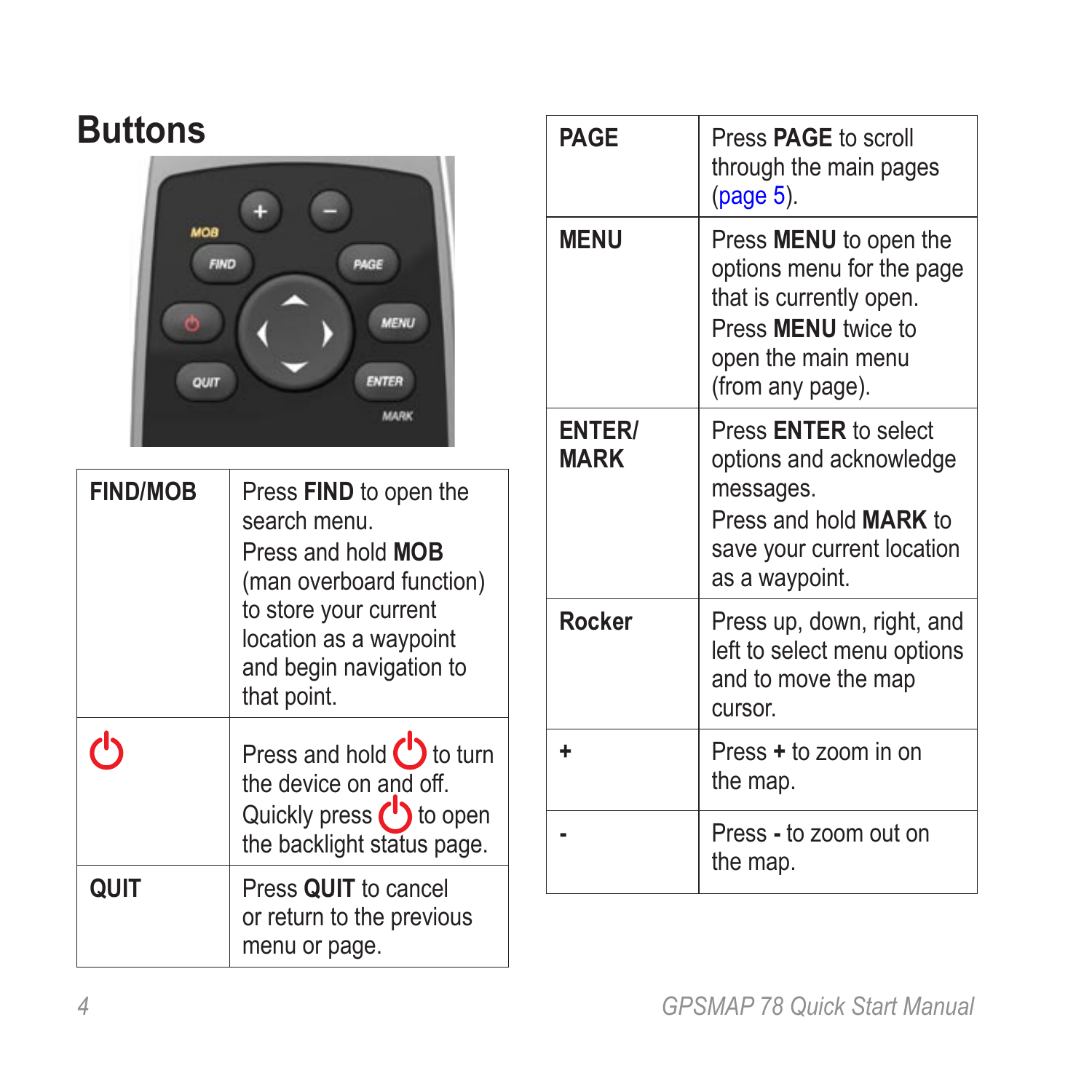### <span id="page-4-0"></span>**Waypoints**

Waypoints are locations you record and store in the device.

#### **Creating Waypoints**

- 1. From any page, press and hold **MARK**.
- 2. Select **Done**.

### **Editing a Waypoint**

Before you can edit a waypoint, you must create a waypoint.

- 1. From the main menu, select **Waypoint Manager**.
- 2. Select a waypoint.
- 3. Select an attribute (such as the name or location).
- 4. Enter the new information.
- 5. Select **Done**.

### **Deleting a Waypoint**

1. From the main menu, select **Waypoint Manager**.

- 2. Select a waypoint.
- 3. Press **Menu**.
- 4. Select **Delete**.

## <span id="page-4-1"></span>**Main Pages**

The information needed to operate this device is found on the following pages: map, compass, main menu, and trip computer.

## **Map**

The  $\triangle$  position icon represents your location on the map. As you travel, the position icon moves and leaves a track log (trail). Waypoint names and symbols also appear on the map.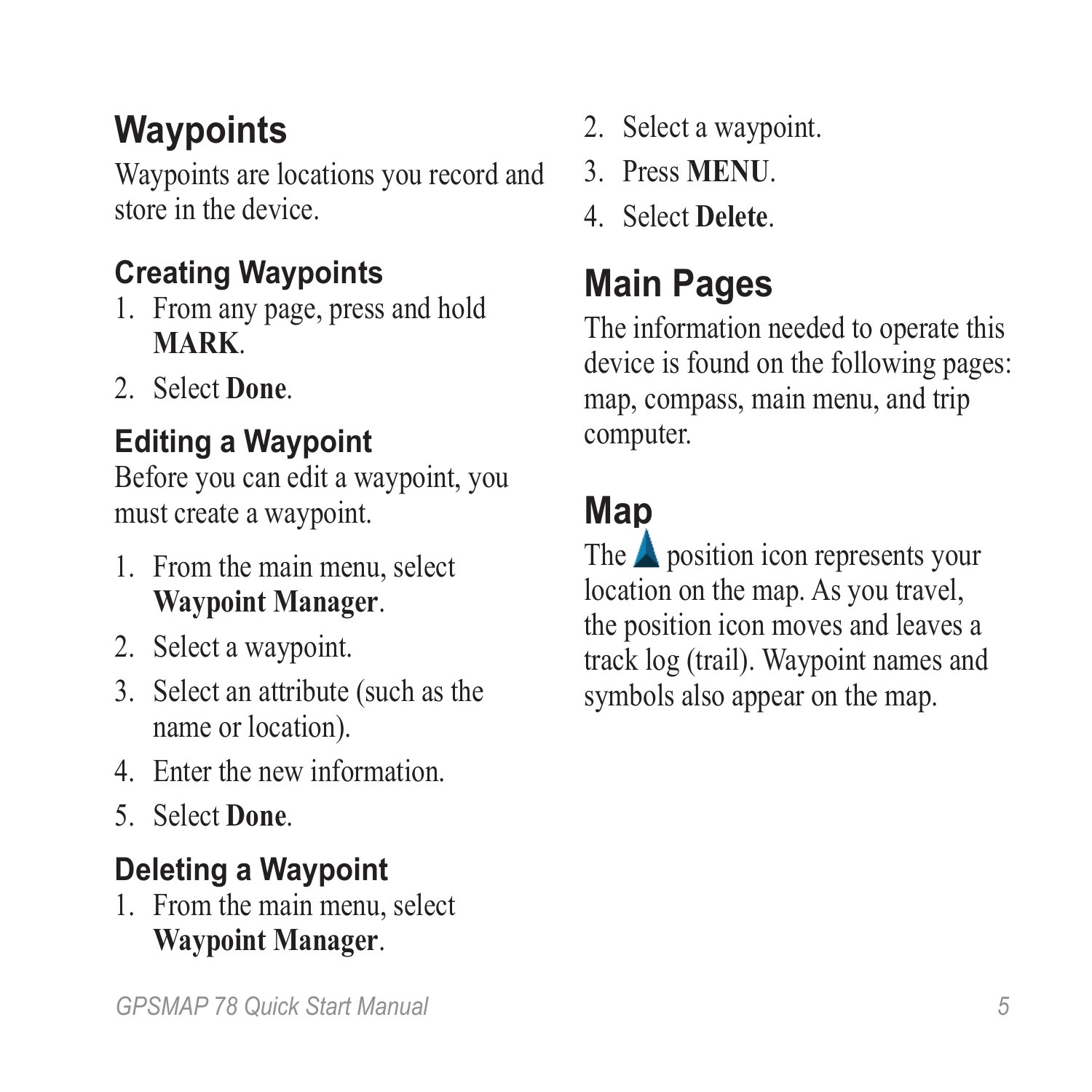#### **Changing the Map Orientation**

- 1. From the map, press **MENU**.
- 2. Select **Setup Map** > **Orientation**.
- 3. Select an orientation:
	- Select **North Up** to show north at the top of the page. •
	- Select **Track Up** to show your current direction of travel at the top of the page.
	- Select **Automotive Mode** to show a perspective view.

#### **Measuring Distance**

You can move the cursor around the map to measure distance from the current location.

- 1. From the map, press **MENU**.
- 2. Select **Measure Distance**.

The device automatically begins measuring from your current **location** 

3. Move the cursor to a point you want to measure to.

The distance appears at the top of the page.

4. Press **quit** to stop measuring.

### **Compass**

When navigating to a destination, the  $\triangle$  bearing pointer points to your destination, regardless of the direction you are moving. When the bearing pointer points toward the top of the electronic compass, you are traveling directly toward your destination. If it points any other direction, turn toward that direction until the arrow is pointing toward the top of the compass.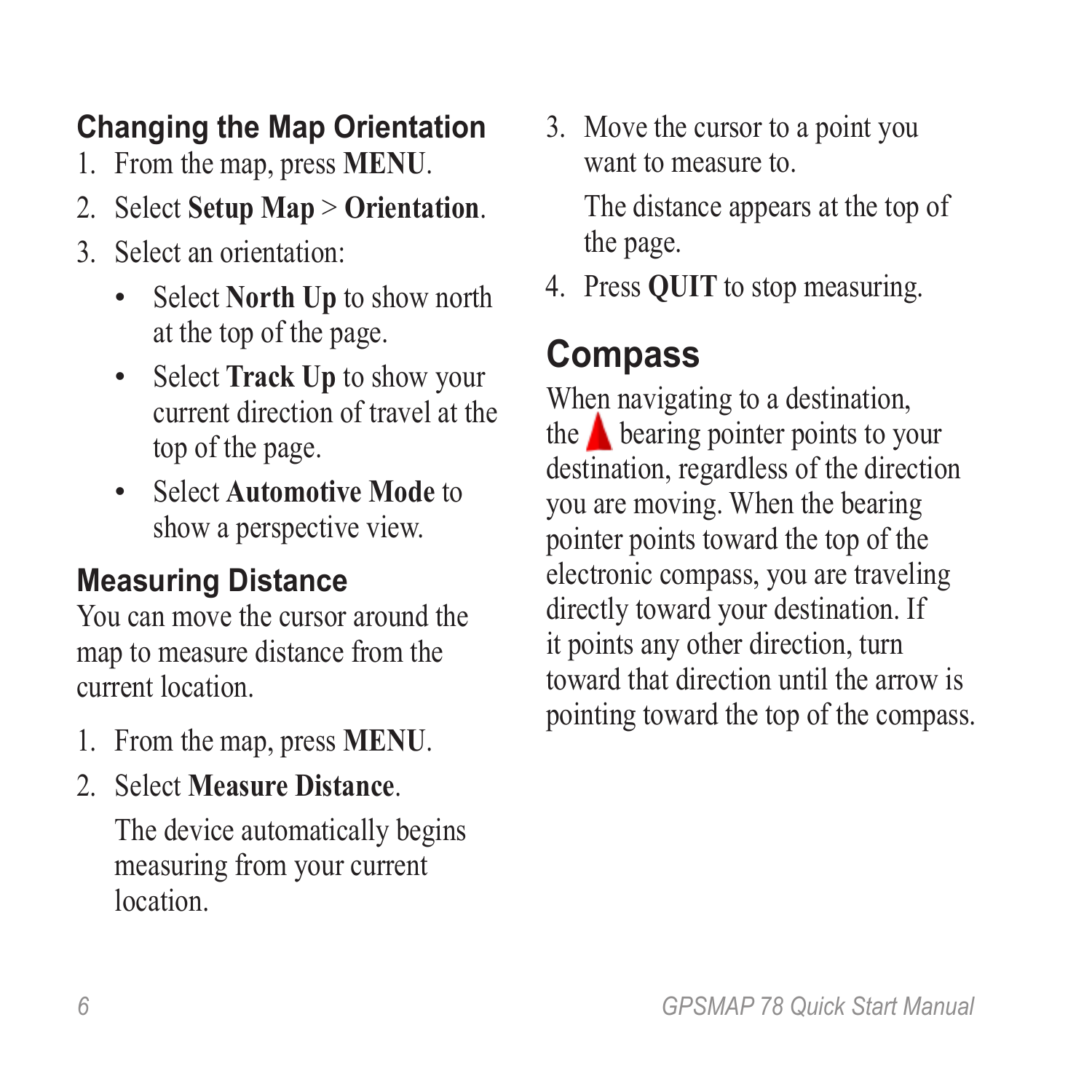#### <span id="page-6-0"></span>**Calibrating the Compass**

#### *notice*

Calibrate the electronic compass outdoors. Do not stand near objects that influence magnetic fields, such as cars, buildings, or overhead power lines.

**NOTE**: The three-axis compass is available only with the GPSMAP 78s and GPSMAP 78sc.

You should calibrate the compass after moving long distances, experiencing temperature changes, or changing the batteries.

- 1. From the compass, press **MENU**.
- 2. Select **Calibrate Compass** > **Start**.
- 3. Follow the on-screen instructions.

#### **Calibrating the Barometric Altimeter**

**NOTE:** The elevation plot page is available only with the GPSMAP 78s and GPSMAP 78sc.

You can manually calibrate the barometric altimeter if you know the correct elevation or the correct pressure.

- 1. From the elevation plot, press **menu**.
- 2. Select **Calibrate Altimeter**.
- 3. Follow the on-screen instructions.

## **Trip Computer**

The trip computer displays your current speed, average speed, maximum speed, trip odometer, and other helpful statistics.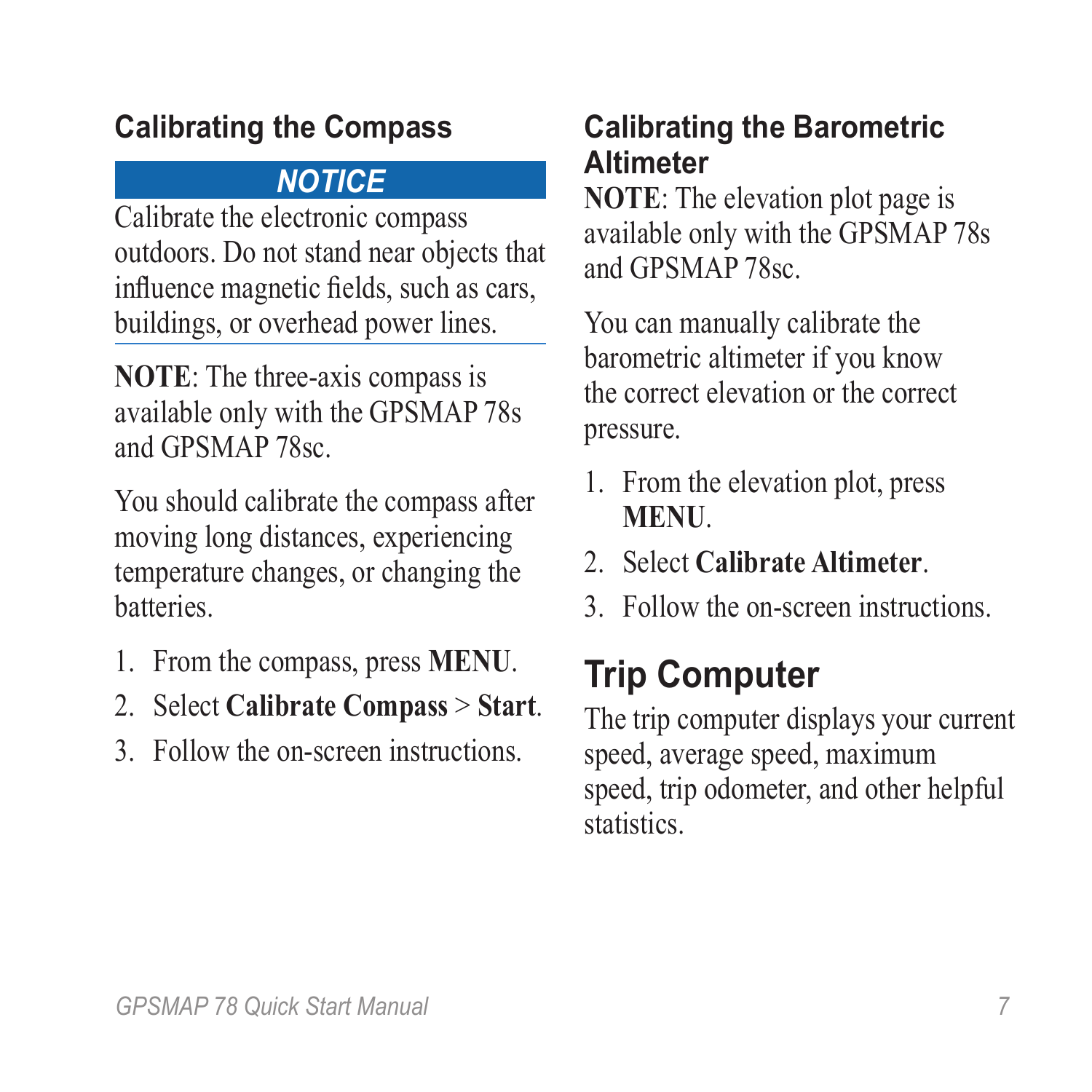## **Customizing Data Fields**

You can customize the data fields displayed on each main page.

For data field descriptions, see the *GPSMAP 78 Owner's Manual*.

- 1. From a main page, press **meNu**.
- 2. Select **Change Data Fields**.
- 3. Select a data field.
- 4. Press **ENTER**.
- 5. Follow the on-screen instructions.

### **About Tracks**

Your Garmin device records a track log while you are moving. You can save these tracks and navigate to them later.

### <span id="page-7-0"></span>**Navigating to a Waypoint Using the Search Menu**

You can use the search menu to quickly find waypoints, tracks, routes, and coordinates that you have saved.

- 1. From any page, press **FIND**.
- 2. Select **Waypoints**.
- 3. Select a waypoint.
- 4. Select **Go**.

#### **Change Your Guidance Method**

You can select a guidance method that is for off-road use, that follows the roads, or that prompts you each time you begin navigating.

- 1. From the main menu, select **Setup** > **Routing** > **Guidance Method**.
- 2. Select an option.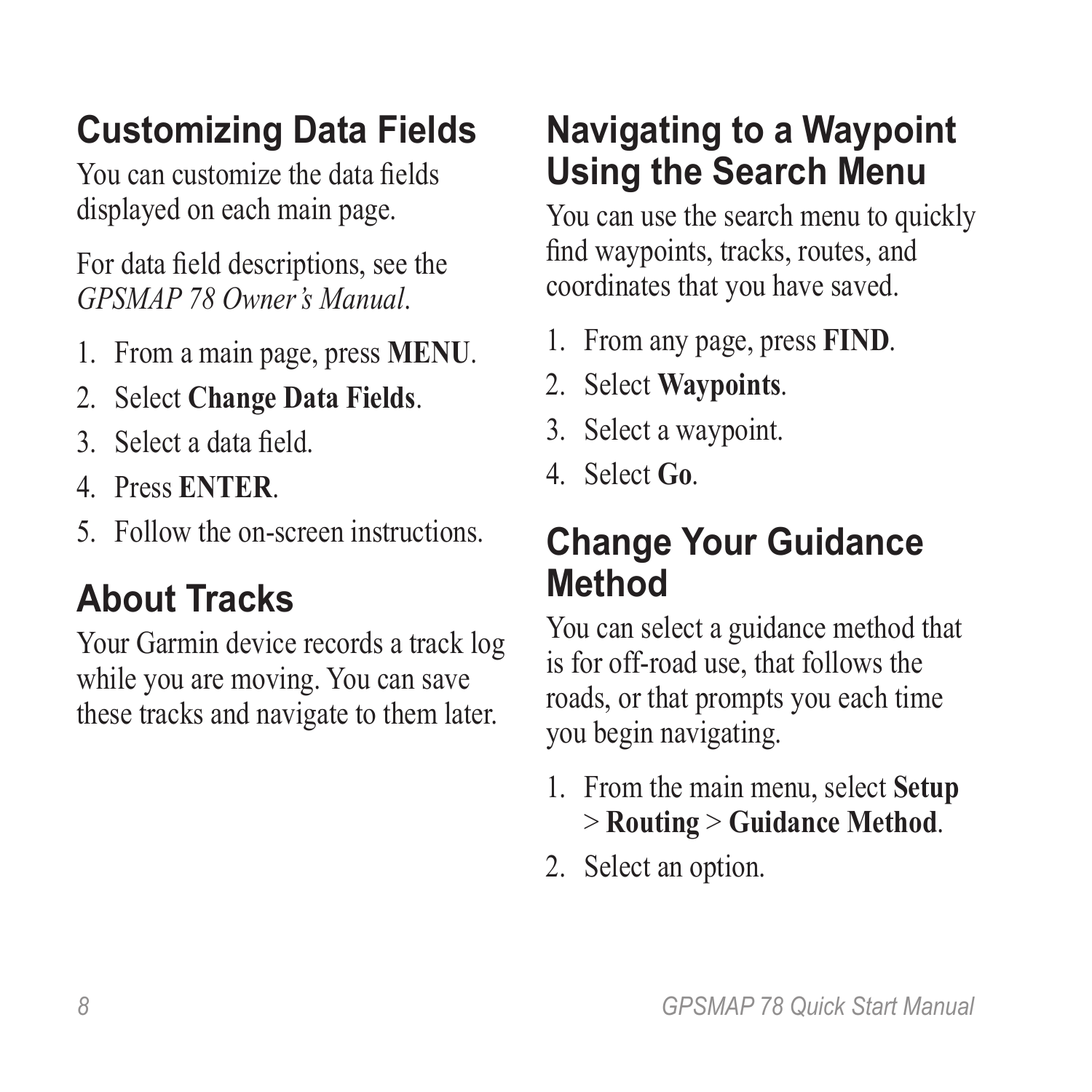### **Creating a Route**

- 1. From the main menu, select **Route Planner** > **Create Route** > **Select First Point**.
- 2. Select a category.
- 3. Select the first point in the route.
- 4. Select **Use**.
- 5. Select **Select Next Point**.
- 6. Repeat steps 2–5 until the route is complete.

A route must contain at least two points.

7. Press **quit** to save the route.

### <span id="page-8-0"></span>**Navigating a Route**

- 1. Press **FIND**.
- 2. Select **Routes**.
- 3. Select a route.
- 4. Select **Go**.

## **Using Sight 'N Go**

**NOTE**: Sight 'N Go is available only with the GPSMAP 78s and GPSMAP 78sc.

You can point the device at an object in the distance, such as a lighthouse, lock in the direction, and then navigate to the object.

- 1. From the main menu, select **Sight 'N Go**.
- 2. Point the device at an object.
- 3. Select **Lock Direction** > **Set Course**.
- 4. Use the compass to navigate to the object.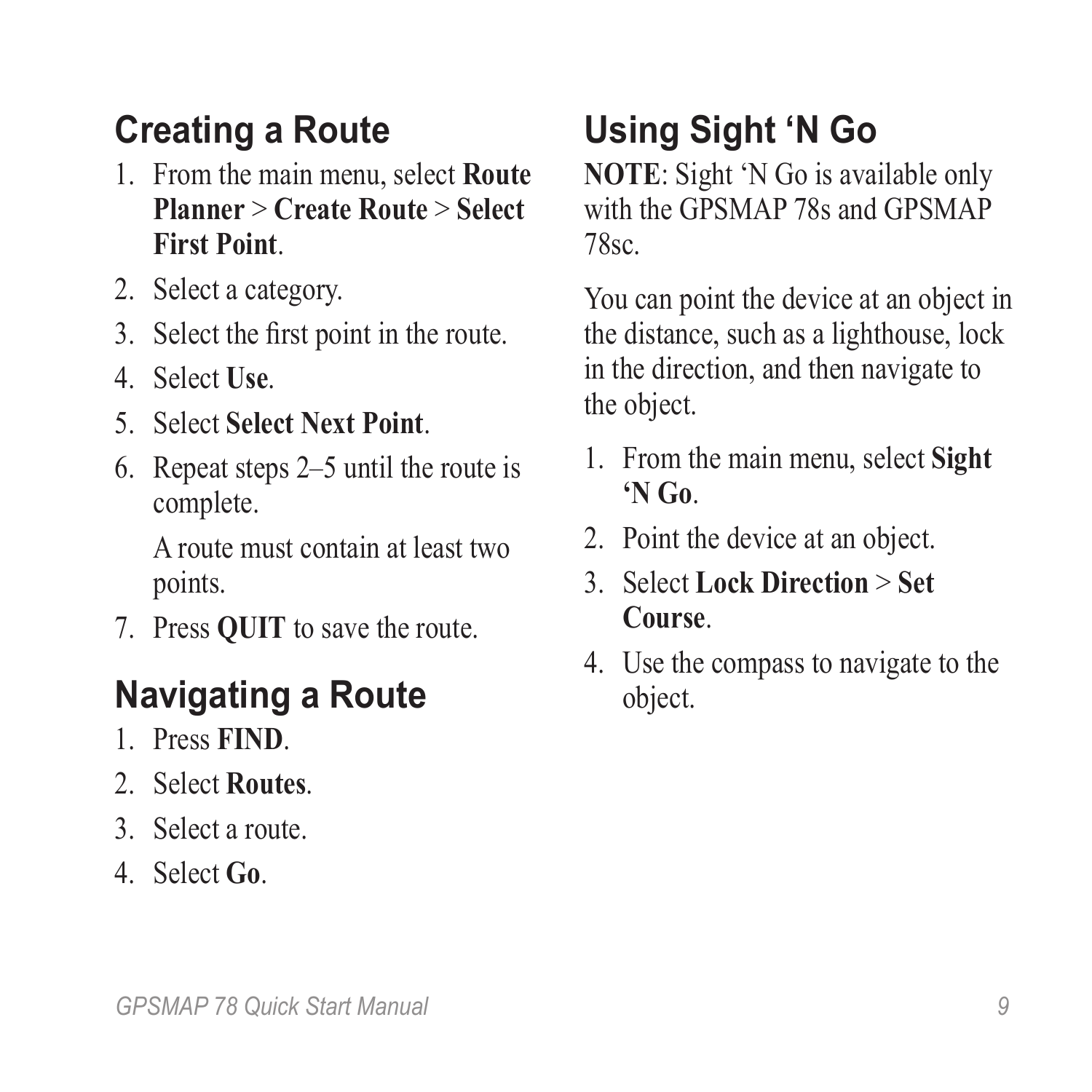### **Attaching the Wrist Strap**

1. Place the loop of the wrist strap through the slot opening at the bottom of the device.



2. Route the strap through the loop and pull it tight.

## **Maximizing Battery Life**

### **Using the Battery Save Option**

Use the battery save option to save battery power and prolong battery life.

From the main menu, select **Setup** > **Display** > **Battery Save** > **On**.

### **Decreasing the Backlight**

Extensive use of screen backlighting can significantly reduce battery life. You can adjust the backlight brightness and decrease the backlight timeout to maximize battery power.

- 1. Quickly press  $\bigcirc$  to open the backlight status page.
- 2. Use the **Rocker** to adjust the brightness.

#### **Adjusting the Backlight Timeout**

From the main menu, select **Setup** > **Display** > **Backlight Timeout**.

### <span id="page-9-0"></span>**Selecting the Battery Type**

- 1. From the main menu, select **Setup** > **System** > **Battery Type**.
- 2. Select **Alkaline**, **Lithium**, or **Rechargeable NiMH**.

### **Long-Term Storage**

When you do not plan to use the device for several months, remove the batteries. Stored data is not lost when batteries are removed.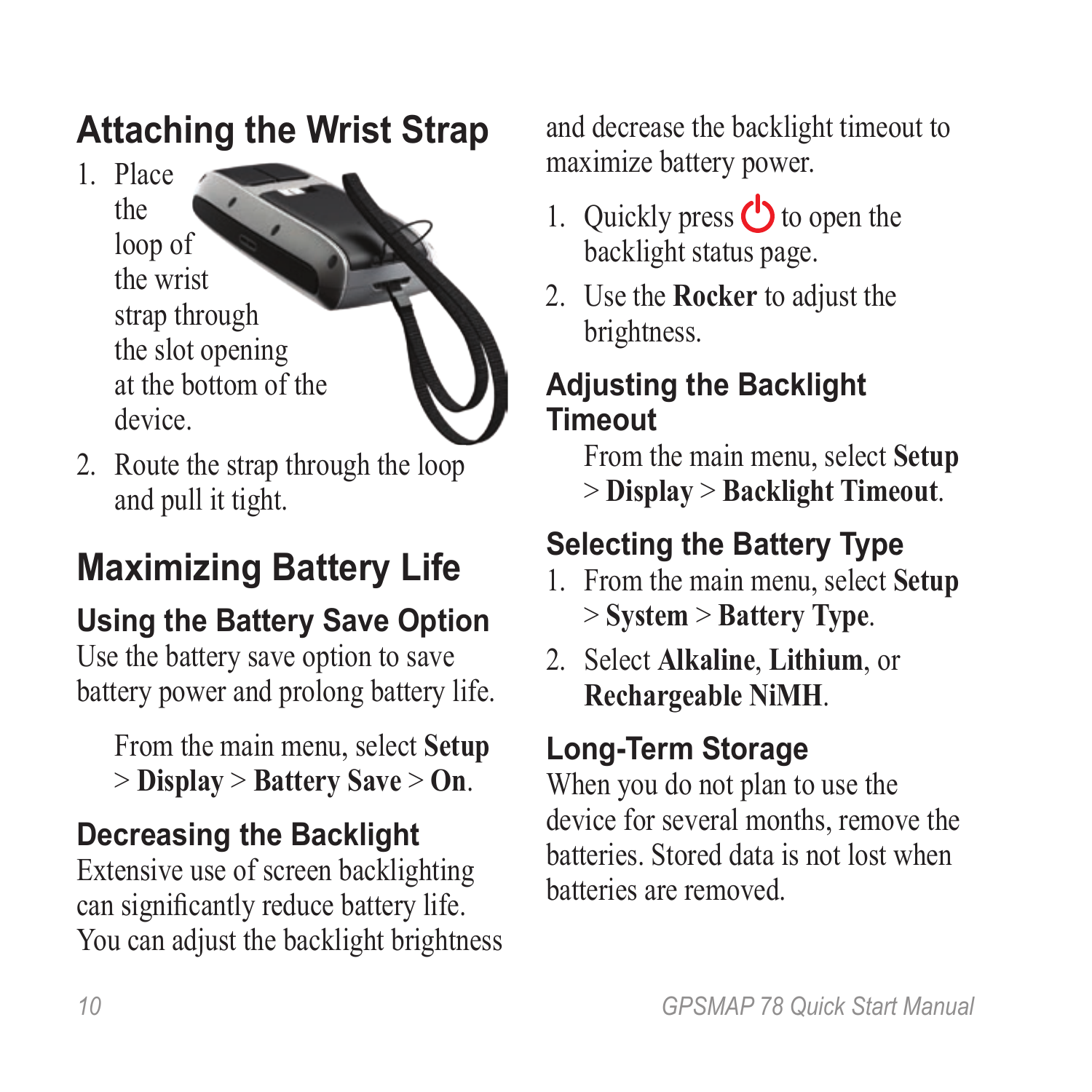### **Registering Your Device**

Help us better support you by completing our online registration today.

- Go to [http://my.garmin.com.](http://my.garmin.com) •
- Keep the original sales receipt, or a photocopy, in a safe place. •

### **Resetting the Device**

If your GPSMAP 78 screen or buttons stop responding, you can reset the device.

- 1. Remove the batteries.
- 2. Reinstall the batteries ([page 2](#page-1-0)).

**NOTE**: This does not erase any of your data or settings.

## **Updating the Software**

- 1. Go to [www.garmin.com](www.garmin.com/products/webupdater/) [/products/webupdater](www.garmin.com/products/webupdater/).
- 2. Follow the on-screen instructions.

**NOTE**: This does not erase any of your data or settings.

### **Contacting Garmin Product Support**

You can contact Garmin Product Support if you have any questions about this product.

- In the USA, go to [www.garmin](www.garmin.com/support) [.com/support](www.garmin.com/support), or contact Garmin USA by phone at (913) 397.8200 or (800) 800.1020. •
- In the UK, contact Garmin (Europe) Ltd. by phone at 0808 2380000. •
- In Europe, go to [www.garmin.com](www.garmin.com/support) [/support](www.garmin.com/support) and click **Contact Support** for in-country support information, or contact Garmin (Europe) Ltd. by phone at  $+44(0)$ 870.8501241. •